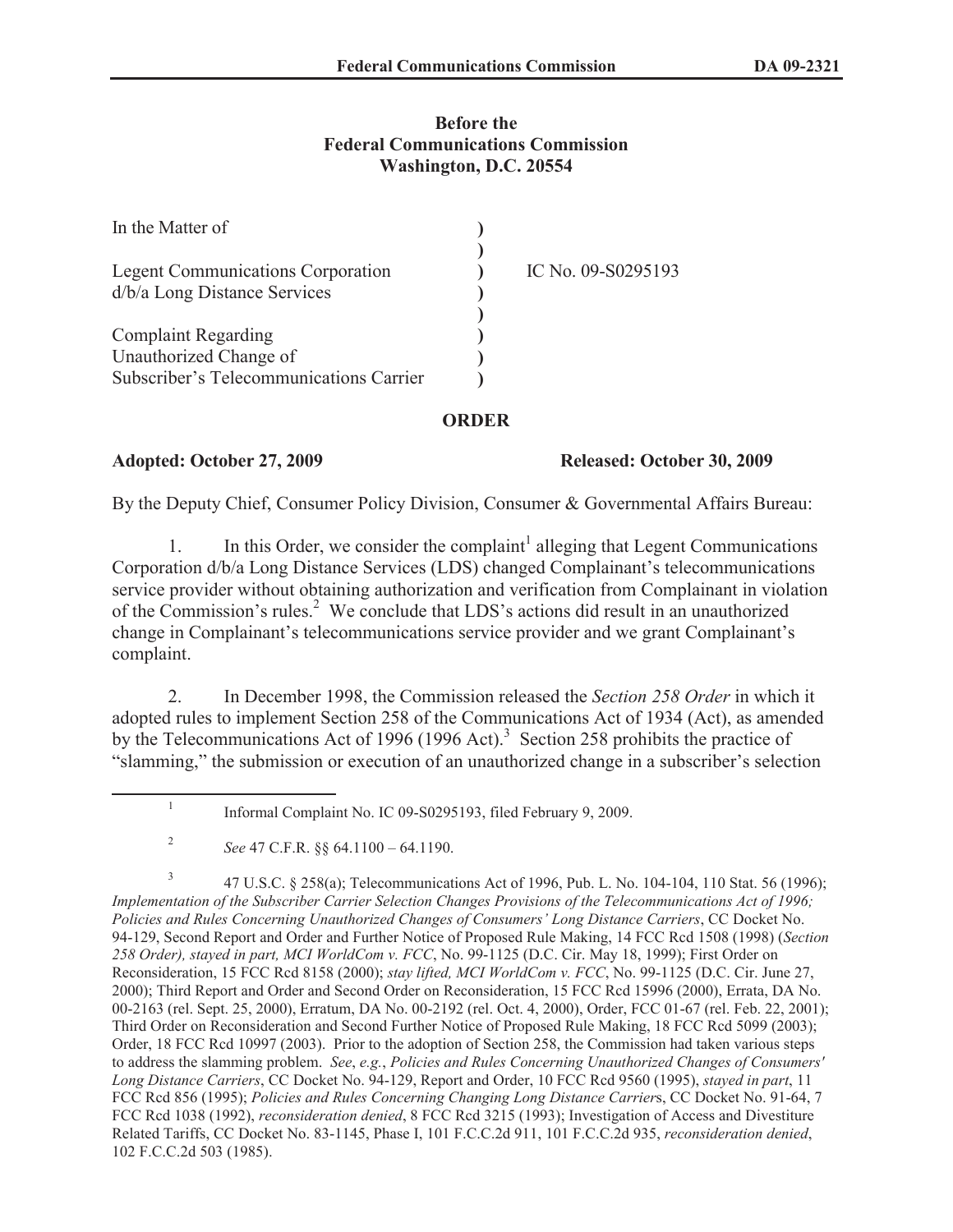of a provider of telephone exchange service or telephone toll service.<sup>4</sup> In the *Section 258 Order*, the Commission adopted aggressive new rules designed to take the profit out of slamming, broadened the scope of the slamming rules to encompass all carriers, and modified its existing requirements for the authorization and verification of preferred carrier changes. The rules require, among other things, that a carrier receive individual subscriber consent before a carrier change may occur.<sup>5</sup> Pursuant to Section 258, carriers are absolutely barred from changing a customer's preferred local or long distance carrier without first complying with one of the Commission's verification procedures.<sup>6</sup> Specifically, a carrier must: (1) obtain the subscriber's written or electronically signed authorization in a format that meets the requirements of Section 64.1130; (2) obtain confirmation from the subscriber via a toll-free number provided exclusively for the purpose of confirming orders electronically; or (3) utilize an independent third party to verify the subscriber's order.<sup>7</sup>

3. The Commission also has adopted liability rules. These rules require the carrier to absolve the subscriber where the subscriber has not paid his or her bill. In that context, if the subscriber has not already paid charges to the unauthorized carrier, the subscriber is absolved of liability for charges imposed by the unauthorized carrier for service provided during the first 30 days after the unauthorized change.<sup>8</sup> Where the subscriber has paid charges to the unauthorized carrier, the Commission's rules require that the unauthorized carrier pay 150% of those charges to the authorized carrier, and the authorized carrier shall refund or credit to the subscriber 50% of all charges paid by the subscriber to the unauthorized carrier.<sup>9</sup> Carriers should note that our actions in this order do not preclude the Commission from taking additional action, if warranted, pursuant to Section 503 of the Act.<sup>10</sup>

4. We received Complainant's complaint on February 9, 2009, alleging that Complainant's telecommunications service provider had been changed to LDS without Complainant's authorization. Pursuant to Sections 1.719 and 64.1150 of our rules,<sup>11</sup> we notified LDS of the complaint and LDS responded on March 24, 2009.<sup>12</sup> LDS states that authorization

4 47 U.S.C. § 258(a).

5 *See* 47 C.F.R. § 64.1120.

6 47 U.S.C. § 258(a).

7 *See* 47 C.F.R. § 64.1120(c). Section 64.1130 details the requirements for letter of agency form and content for written or electronically signed authorizations. 47 C.F.R. § 64.1130.

8 *See* 47 C.F.R. §§ 64.1140, 64.1160. Any charges imposed by the unauthorized carrier on the subscriber for service provided after this 30-day period shall be paid by the subscriber to the authorized carrier at the rates the subscriber was paying to the authorized carrier at the time of the unauthorized change. *Id.*

9 *See* 47 C.F.R. §§ 64.1140, 64.1170.

<sup>10</sup> *See* 47 U.S.C. § 503.

<sup>11</sup> 47 C.F.R. § 1.719 (Commission procedure for informal complaints filed pursuant to Section 258 of the Act); 47 C.F.R. § 64.1150 (procedures for resolution of unauthorized changes in preferred carrier).

<sup>12</sup> LDS's Response to Informal Complaint No. IC 09-S0295193, received March 24, 2009.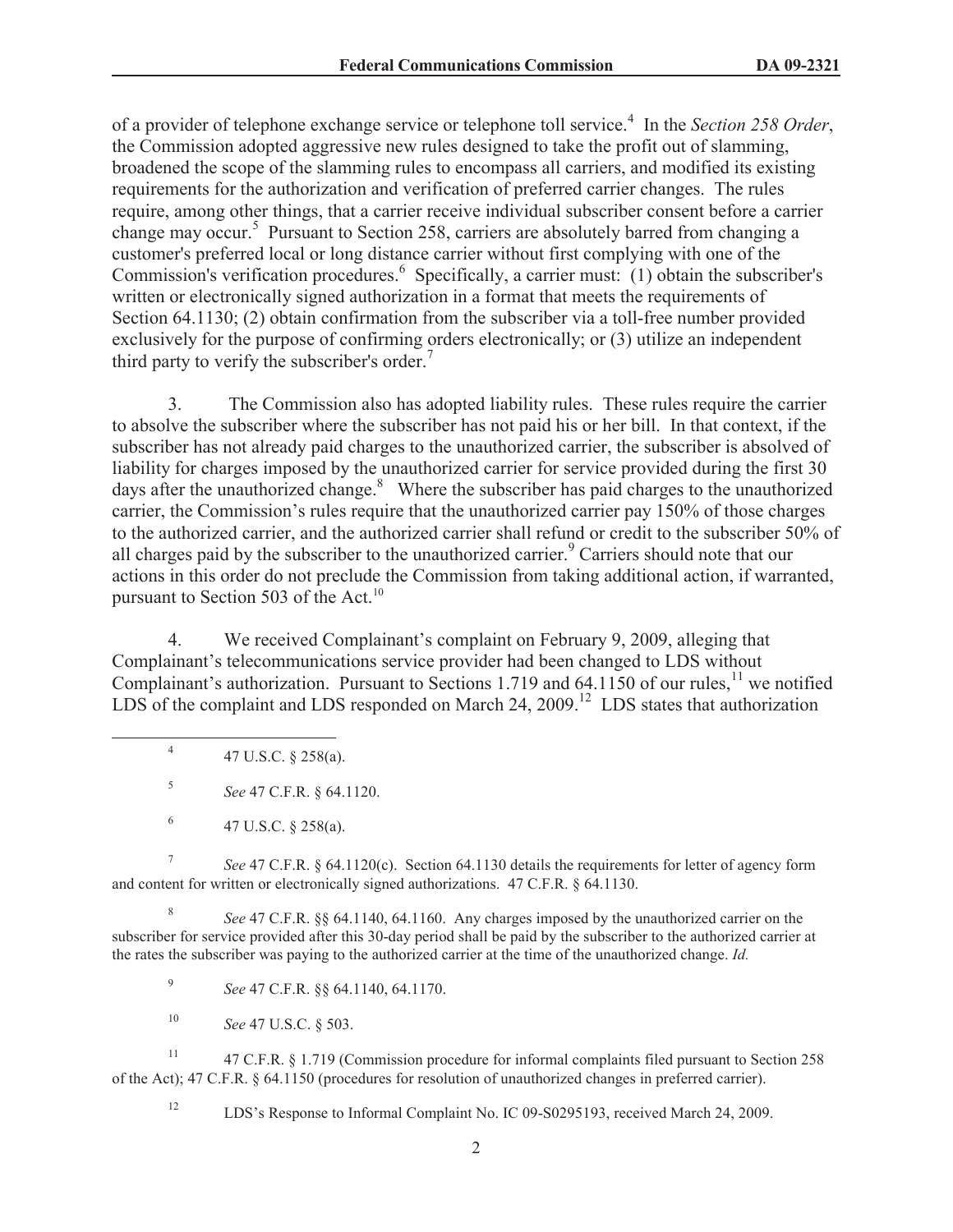was received and confirmed through third party verification. The Commission's rules state that the verifier may not make any misleading description of the transaction.<sup>13</sup> LDS's verifier, however, stated, "I just need a minute of your time to verify and confirm your account information." The purpose of the call is to obtain verification and authorization of the intent to switch carriers, and not to verify and confirm account information. We find that LDS has failed to produce clear and convincing evidence that Complainant authorized a carrier change.<sup>14</sup> Therefore, we find that LDS's actions resulted in an unauthorized change in Complainant's telecommunications service provider and we discuss LDS's liability below.<sup>15</sup>

5. LDS must remove all charges incurred for service provided to Complainant for the first thirty days after the alleged unauthorized change in accordance with the Commission's liability rules.<sup>16</sup> We have determined that Complainant is entitled to absolution for the charges incurred during the first thirty days after the unauthorized change occurred and that neither Complainant's authorized carrier nor LDS may pursue any collection against Complainant for those charges.<sup>17</sup> Any charges imposed by LDS on the subscriber for service provided after this 30-day period shall be paid by the subscriber to their authorized carrier at the rates the subscriber was paying to their authorized carrier at the time of the unauthorized change.<sup>18</sup>

6. Accordingly, IT IS ORDERED that, pursuant to Section 258 of the Communications Act of 1934, as amended, 47 U.S.C. § 258, and Sections 0.141, 0.361 and 1.719 of the Commission's rules, 47 C.F.R. §§ 0.141, 0.361, 1.719, the complaint filed against LDS IS GRANTED.

7. IT IS FURTHER ORDERED that, pursuant to Section 64.1170(d) of the Commission's rules, 47 C.F.R. § 64.1170(d), Complainant is entitled to absolution for the charges incurred during the first thirty days after the unauthorized change occurred and neither Complainant's authorized carrier nor LDS may pursue any collection against Complainant for those charges.

<sup>15</sup> If Complainant is unsatisfied with the resolution of this complaint, Complainant may file a formal complaint with the Commission pursuant to Section 1.721 of the Commission's rules, 47 C.F.R. § 1.721. Such filing will be deemed to relate back to the filing date of Complainant's informal complaint so long as the formal complaint is filed within 45 days from the date this order is mailed or delivered electronically to Complainant. *See* 47 C.F.R. § 1.719.

<sup>16</sup> *See* 47 C.F.R. § 64.1160(b).

<sup>17</sup> *See* 47 C.F.R. § 64.1160(d).

<sup>18</sup> *See* 47 C.F.R. §§ 64.1140, 64.1160.

<sup>13</sup> *See* 47 C.F.R. § 64.1120 (c)(3)(iii).

<sup>14</sup> *See* 47 C.F.R. § 64.1150(d).